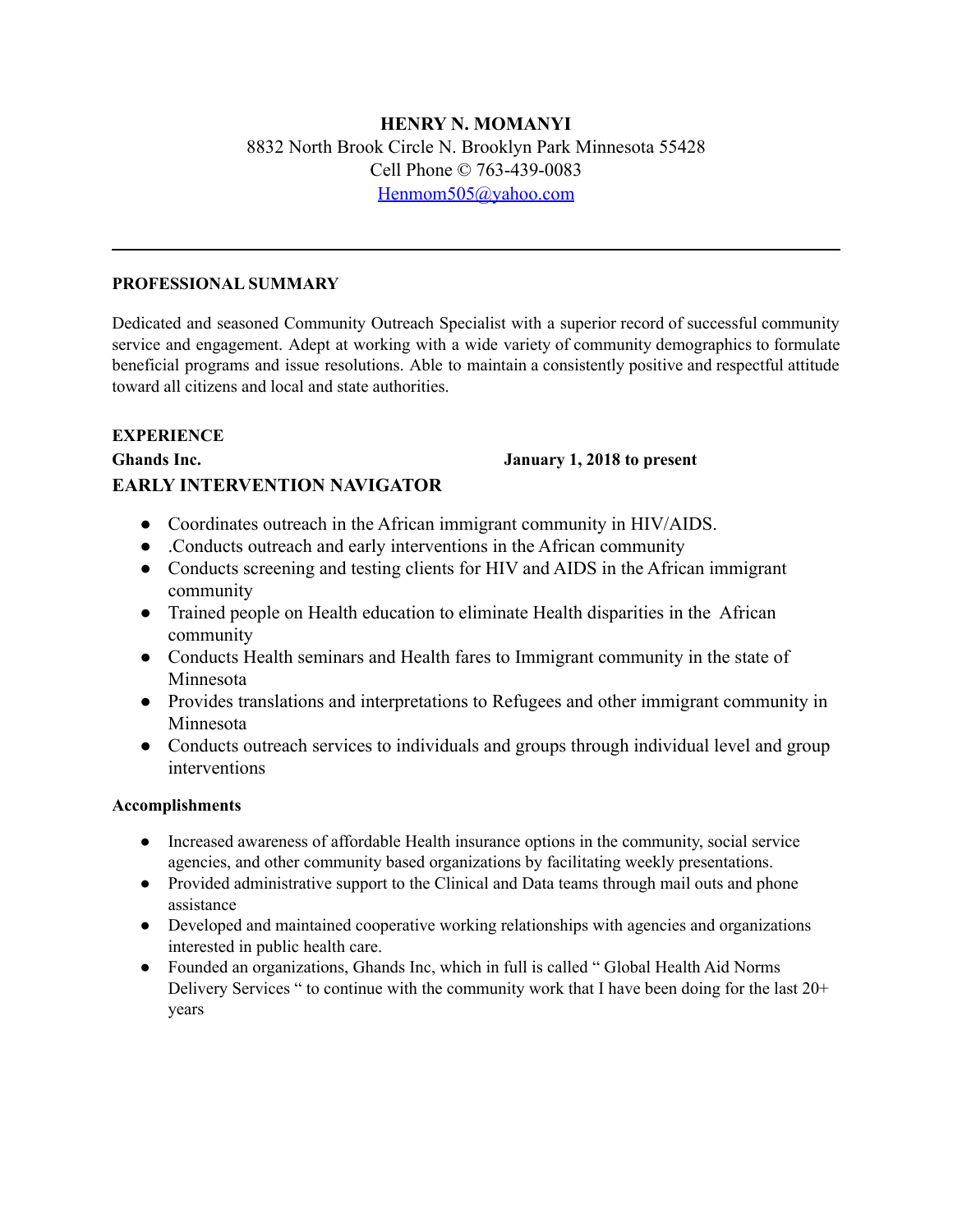## **THE ALIVENESS PROJECT Minnesota April 5, 2015 – November 10, 2017**

Early intervention Navigator:-

- Coordinated outreach in the African immigrant community in HIV/AIDS.
- Participated in fundraising drive known as dine out for life to bring together Restaurants in the whole of the Twin Cities to raise funds for the people living with HIV and AIDS. 50 % of the funds raised by the restaurants go to Aliveness Project.
- Conducted screening and testing clients for HIV and AIDS.
- Trained people on health education to eliminate health disparities in the community.

## Accomplishments

- Increased awareness of affordable Health insurance options in the community, social service agencies, and other community based organizations by facilitating weekly presentations.
- Provided administrative support to the Clinical and Data teams through mail outs and phone assistance
- Developed and maintained working relationships with agencies and organizations interested in public Health care**.**
- Developed faith based curriculum for HIV/AIDS for faith leaders to use for educating their congregation through collaboration between Hennepin County, University of Minnesota intern and the Aliveness project where I was the lead person in charge of the project.

## **AFRICAN HEALTH ACTION June 7, 2010 to July 15 2014**

## OUTREACH SPECIALIST AND DIRECTOR OF TRAININGS:-

- Coordinated proposals, grants writing, and other community programs to the immigrant community and refugees
- Participated in the team that was tasked to assisted families and staff to ensure successful communal experience in the immigrant and Refugee community.
- Provided oral and written translations and interpretations to Immigrants and Refugee services as needed.
- Assist parents enrolling children in schools and to provide home-school communication.
- Works closely with stakeholders to obtain necessary information and assist families.
- Provides support in implementation and coordination of activities with outside service agencies.
- Conduct home visits as directed and Act as liaison with neighborhood associations.
- Develop connections between parents, and children by Upholding and enforcing community rules, administration instructions and regulations, board policy and state/federal regulations.
- Assist with providing general information or assistance to non-English speaking immigrants.
- Wrote routine reports, correspondence and presented them effectively and efficiently.
- Coordinate and oversee adult education activities, including but not limited to ESL and parenting classes.
- Capacity building, coaching and mentoring.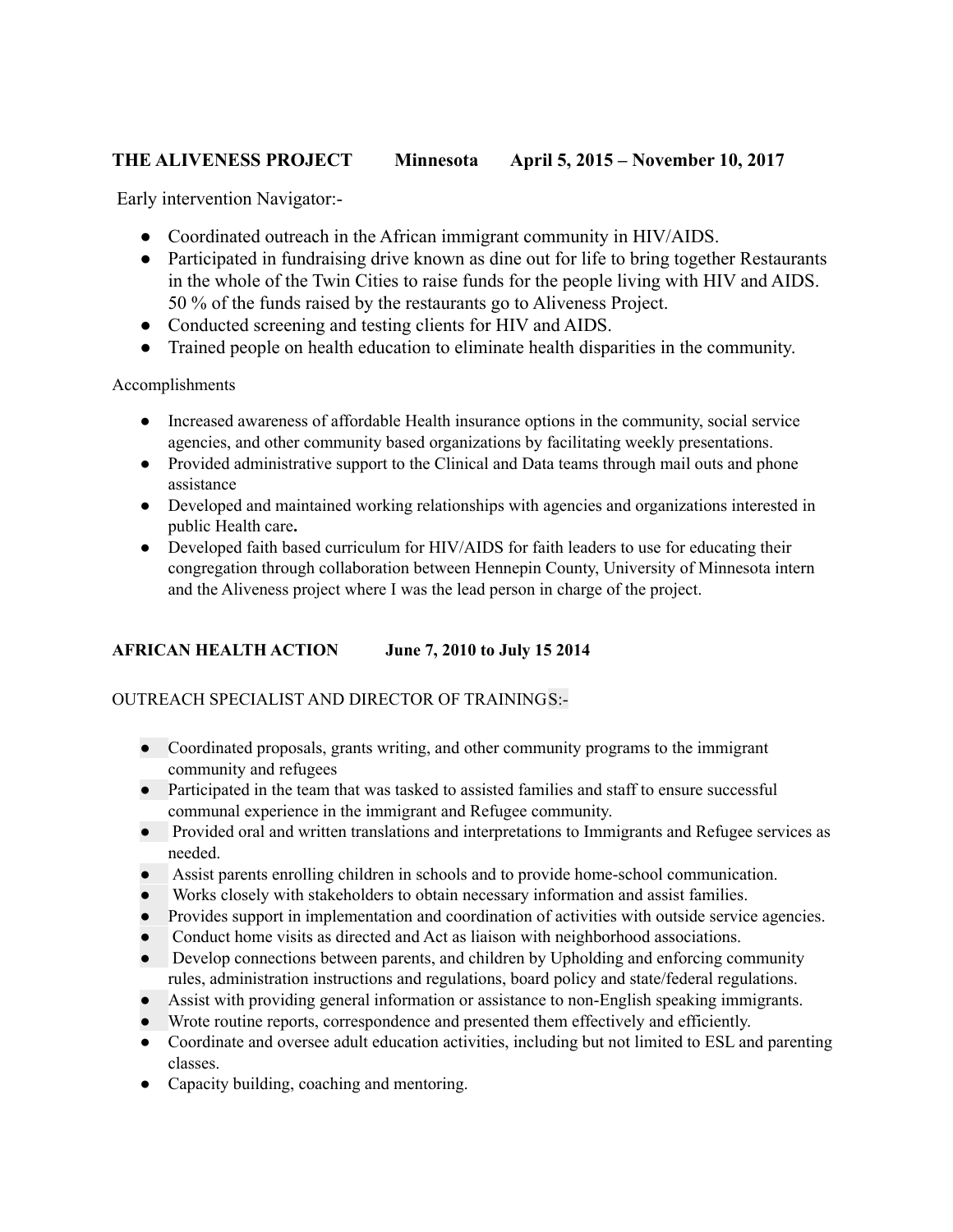#### **Accomplishments**

- Reviewed and implemented prescribed research protocols for data collection, data entry and quality control activities
- Screened individuals for eligibility of the research study and conducted research utilizing various sources and tools for HIV/AIDS.
- Corresponded with study participants to maintain a positive relationship and to verify appointments to ensure efficiency of time and staff
- Maintained clear communication with the community, research investigators and staff to ensure accurate information is maintained concerning data collection and augmentation of existing data

#### **Mwanyagetinge Organization Minnesota February 28, 2000 –May 31, 2013**

#### FUNDRAISER DIRECTOR;-

- Developed fundraising strategies, formulated solicitation procedures, and oversaw all fundraising activities.
- Identified new donor bases, directed and coordinated solicitation of funds.
- Acted as liaison with funding partners and organizations.
- Led grant-writing efforts and set funding goals.
- Provided early intervention services in the immigrant community
- Created functional strategies and specific objectives for the sub-function and developed budgets/policies/procedures to support the functional infrastructure.

Accomplishments;-

- Managed 10 live events each year, under budget and exceeding revenue projections by 52%.
- Restructured warehouse management system and created document templates for accounting.
- Instituted new methodology to track event fundraising revenue and ROI.
- Built partnerships with local organizations to sponsor and support organizations through in kind donations.
- Led 10-15 team members in raising over \$360,000 during a six-month campaign

## **VOLUNTEER EXPERIENCE**

## **DFL Party Elections 2018 Minnesota 2018**

Voluntary campaigned for the Democratic party candidates from the Governor and Lieutenant Governor, and all party positioned vied by democratic candidates by campaigning and knocking doors house to house, various businesses, churches, libraries, organizations and all other areas of interest that we targeted. We joined the DFL campaign team with all aspirants and attended all their meetings where I participated greatly in strategy and execution on how to forge the way forward. I shared and employed my 20 years plus experience in the outreach and we really performed very well**.** We made calls for our candidates in my office with our African team and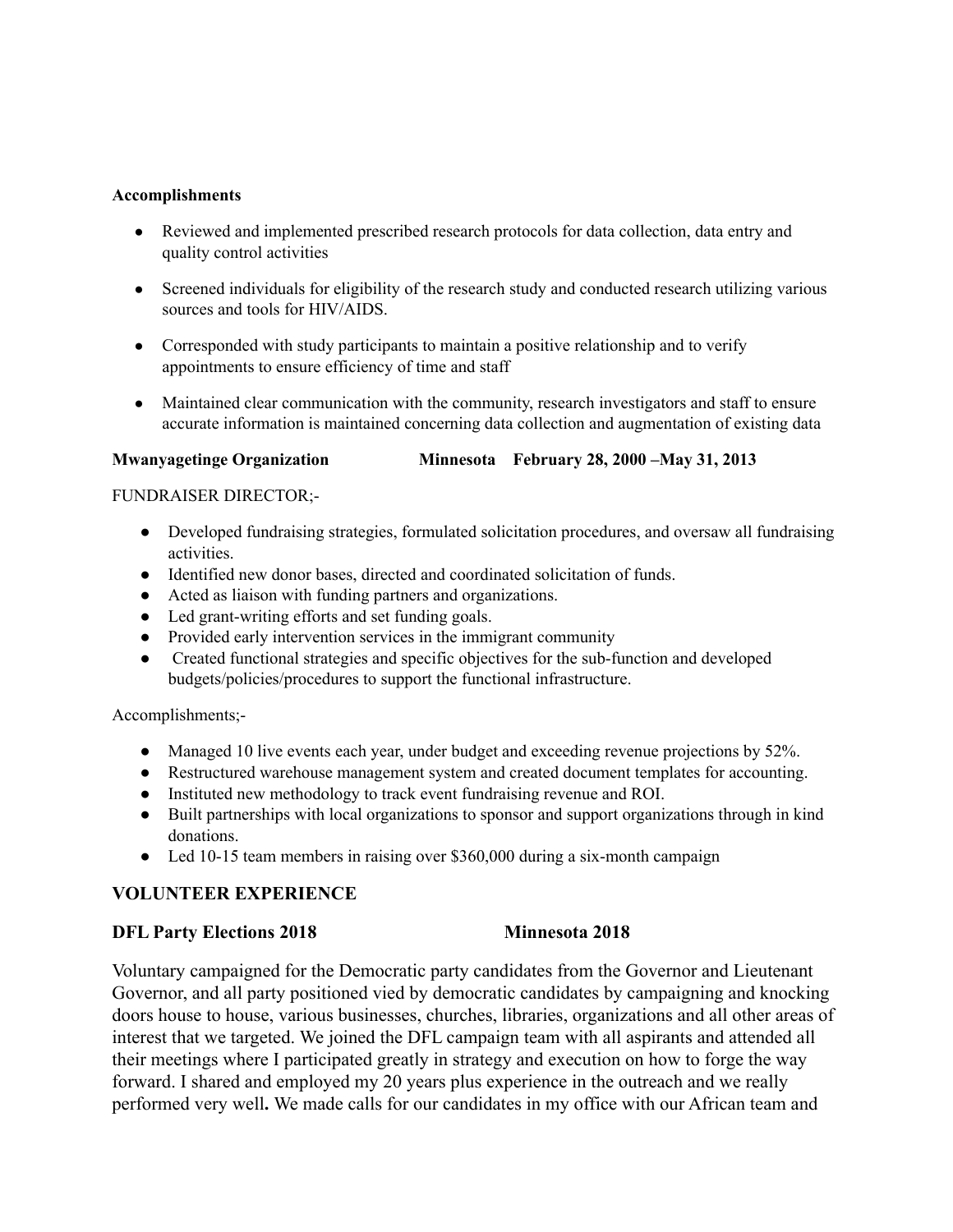promised that going forward; we must be party of DFL party movement. I took people to vote and take them back and we used all means of communications such WhatsApp, Twitter, face book, emails, and telegraphs, Histogram, flyers to reach our audience.

# **African World AIDS Day Collaboration Minnesota 2010 to Present**

Planning, chairing meetings, discharging and overseeing accounting and finance such as income and expenditure of grants, receipts and payments, vendors and IRS reports, proposals and grant writing, capacity building, moderation and presentations.

**African Health Leaders Council Minnesota 2013 to Present**

Planning, chairing meetings, discharging and overseeing accounting department (Treasurer) to ensure simplicity, efficiency and accountability of funds and grants.

## **Kenyan Community Foundation Minnesota 1998 to Present**

Director of communication to the foundation in charge of community Health outreach, seminars, counselling, referrals and mentoring.

# **EDUCATION**

M.COM / MBA, Accounting and Statistics Maharshi Dayanand Saraswati University Ajmer 1995 - 1996

B.COM. Bachelors in Commerce Mohanlal Sukhadia University India 1992 - 1994

# **CERTIFICATIONS**

- A Certified HIV Instructor (American Red Cross). HIV testing, screening and Counseling (MDH).
- Professional Certification on implementation and strategic Planning on Community Based Organizations, PI Data, Needs Assessment and Evaluation Techniques, Goals & Objectives and capacity building from Inst. of Hiv Prevention Leadership, Center for Disease Control (CDC) and the Association of School for Public Health (ASPH).
- Mental Health First AID Responder for Youth and Adults from Mental Health USA

# **TECHNICAL SKILLS**

Extensive Knowledge of MS Office such as Microsoft Word, Excel, PowerPoint, QuickBooks, and Swift.

# **AFFILIATIONS:**

- African World Aids Day Collaboration (AWAD) Member since 2010 to Present
- Treasurer -African Health Leaders Council Member since 2013 to Present
- Committee Member, Proposals and Grant writing training, Capacity Building and training -Minnesota HIV Planning Council – Member since 2013 to Present